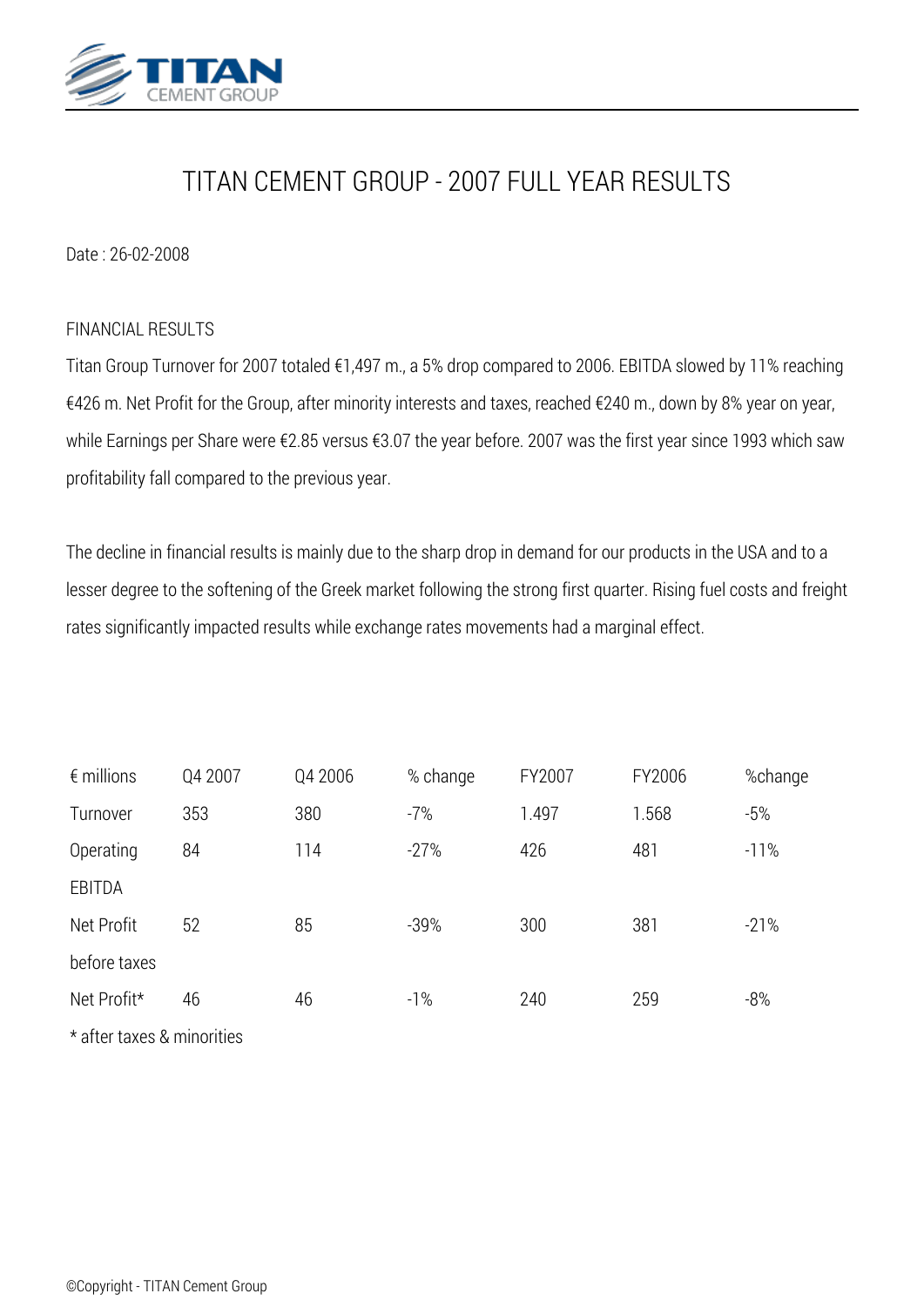

*In Greece, demand for building materials weakened slightly compared to 2006 historical highs while fuel costs rose significantly for the third straight year. Strong export markets helped mitigate the above factors and led to unchanged operating profitability at €191 m.*

*In the USA, as the housing boom of the last few years abruptly turned to bust, demand for building materials declined sharply. According to Portland Cement Association (PCA) figures, 2007 cement volumes in the US were about 10% below the previous year, despite a strong first quarter. Florida, which accounts for over half of Titan's business in the US, was particularly hard hit. Cement consumption is estimated to have declined by about 30%. The challenges caused by the market decline were compounded by a Federal Court's order in July 2007 that vacated the mining permits of companies operating in the Lakebelt region near Miami, pending a Supplemental Environmental Impact Study (SEIS) by the US Army Corps of Engineers. Titan has appealed the decision in the firm conviction that it did not properly consider all available facts. Nonetheless, Titan had to cease mining at its important Pennsuco quarry. The Lakebelt decision, in conjunction with the housing decline, caused operating profitability to decline by 42% to €106 million, despite a positive contribution from newly-acquired activities.*

*Southeastern Europe benefited from strong demand and the contribution of the newly expanded capacity in Bulgaria to grow operating profitability by 33% to €97m.*

*In Egypt, profitability declined by 6% to €31m., as plant production capacity was insufficient to allow the Group's operations to participate in the market's growth.*

# *EXPANSION OF OPERATIONS*

*Despite the inevitable business cycles, Titan remains focused on the implementation of its strategy: expanding the core cement business and diversifying geographically, vertically integrating into related building materials and continuously striving to improve the cost structure and sustainability of its operations. In this context, almost €500 m. were invested during 2007. Among the highlights:*

- *Completing the modernization and expansion of the Zlatna Panega plant in Bulgaria*
- *Starting construction of a 1.5 m. ton greenfield plant in Albania's Kruje region*
- *Starting construction of a second 1.5 m. ton kiln line in Egypt's Beni Suef plant*
- *Acquiring the concrete operations of S&W in North & South Carolina in the USA*
- *Acquiring the Cumberland quarry in Kentucky with over 1 billion tons of reserves*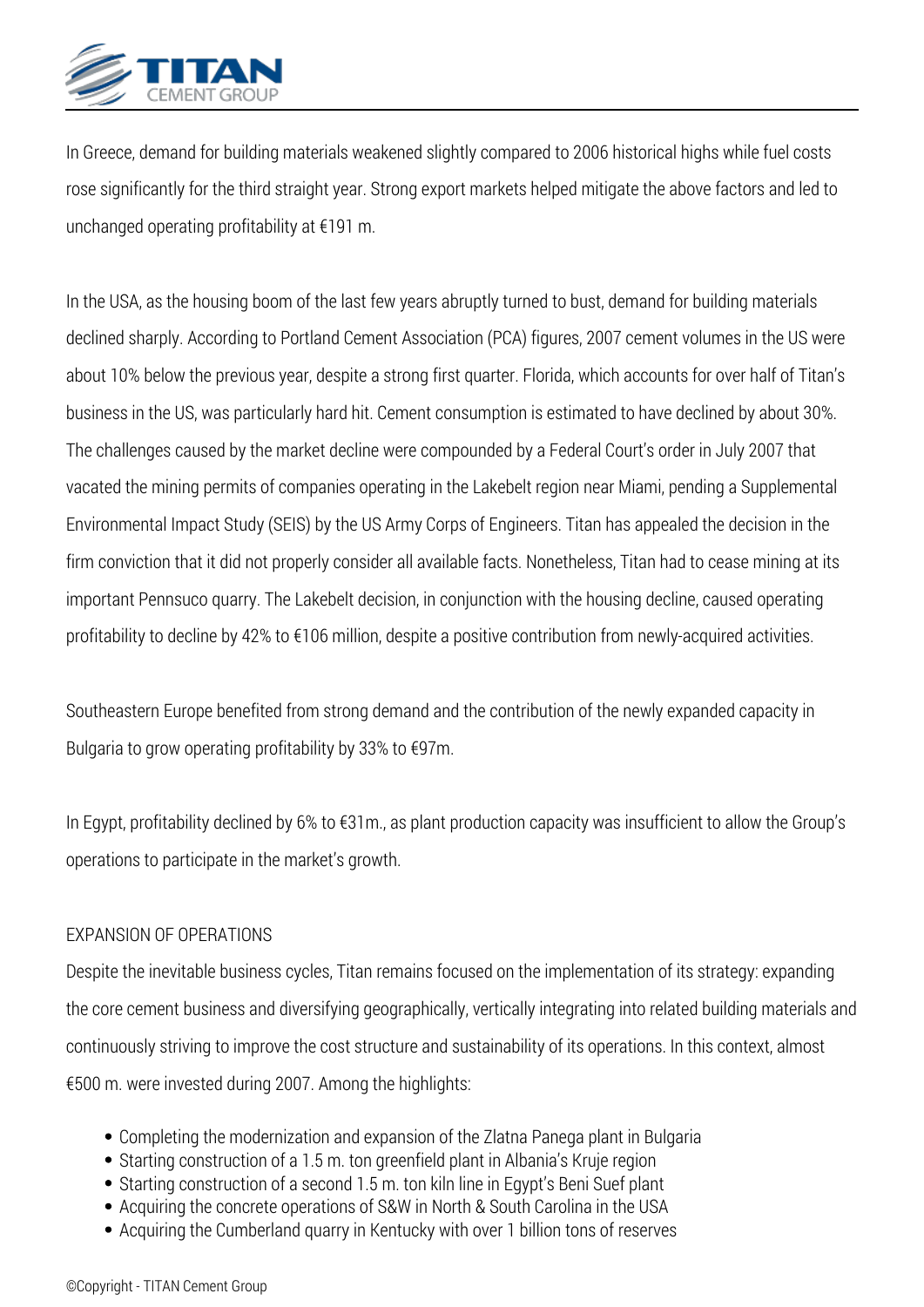

- *Completing various smaller concrete and aggregate acquisitions in Greece, SE Europe and the USA*
- *Expanding Separation Technologies' world-leading fly-ash beneficiation operations, with the installation of new separators in North America and Europe*
- *Investing to improve environmental sustainability and reduce carbon footprint, through the use of best available technologies and increased consumption of waste materials and alternative fuels*

*This significant investment program led to an increase in Net Debt of €242 m., reaching €569 m. at the end of the year. Net Debt to EBITDA now stands at 1.33 times.*

*On January 17th, 2008 Titan announced that it had concluded an agreement, subject to due diligence and regulatory approval, to purchase a 50% stake in Turkish cement manufacturer Adocim Cimento Beton Sanayi ve Tikaret A.S. The company has a production capacity of 1.5 m. tons per annum.*

# *2008 OUTLOOK*

*The outlook for 2008 is influenced by the deceleration of global economic growth and the apparent decoupling between developing and mature markets. Although emerging countries are likely to continue growing, the balance of opinion points to the likelihood of a recession in the US and a slowdown in Europe.*

*Demand for building materials is forecast to continue growing at a healthy pace in emerging markets. Globally the cement supply/demand balance remains tight in the short term, lending support to high export prices and allowing increased input costs from record fuel and freight rates to be passed on.*

*In the USA, the PCA is forecasting a further decline of 2.5% in cement consumption. The resolution of the Lakebelt issue will be a key determinant of the performance of Titan's US activities.*

*In Greece, demand seems likely to decline slightly, with a strong growth in infrastructure spending partially mitigating the softening of the much bigger housing market.*

*In SE Europe, markets are expected to continue to grow, barring political instability in the western Balkans. The outlook for Egypt is also positive, although Titan will, in the short-term, be capacity-constrained in fully benefiting from the market's growth.*